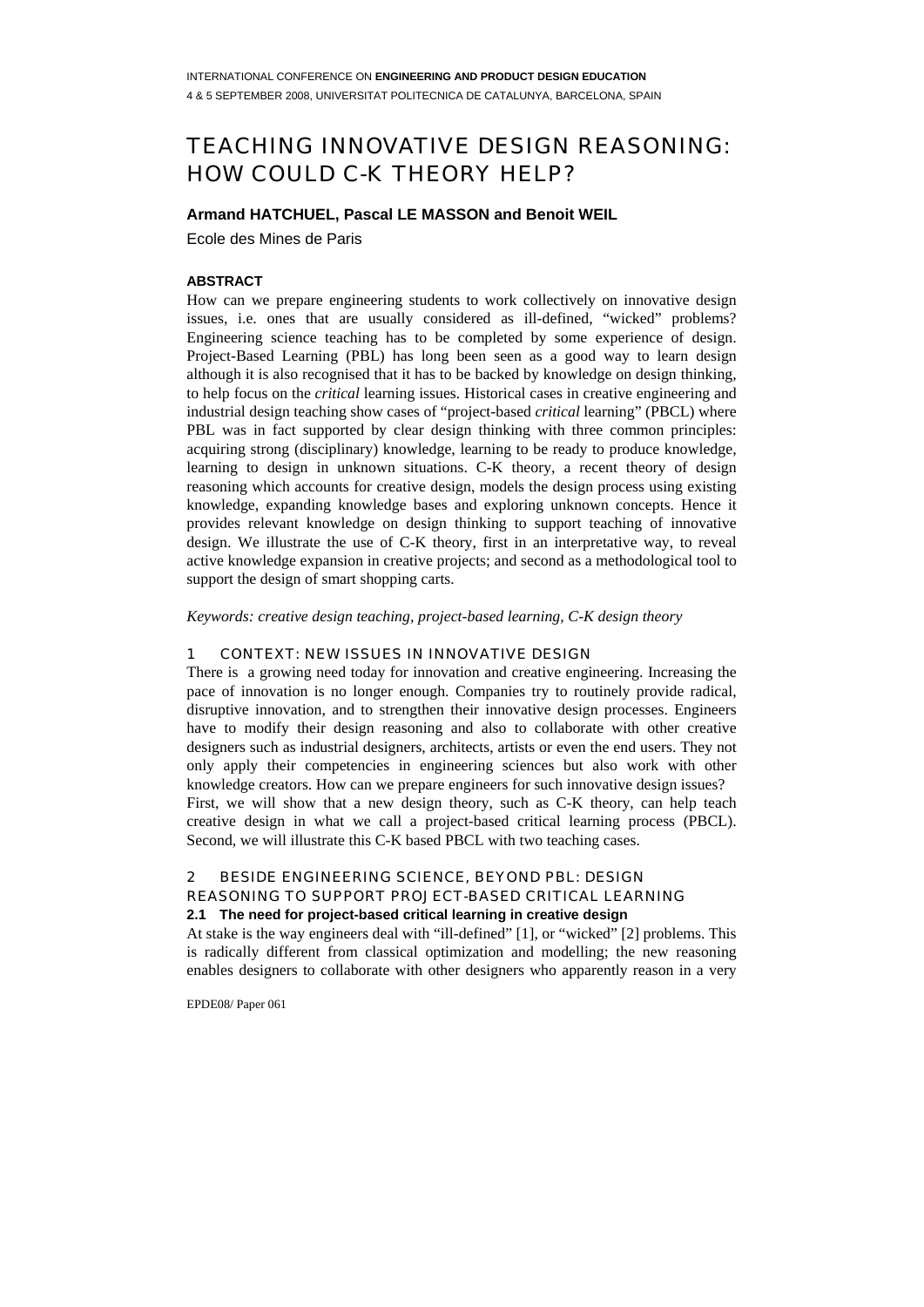different way. Teaching common, innovative design reasoning requires more than just adding a new science to the engineering sciences [3]. Issues related to design reasoning have already arisen in the history of engineering design education: they have regularly provoked dramatic changes in engineering education [4].

Today, these issues have been addressed by complementing engineering sciences with "project-based learning" (PBL) (capstone or cornerstone), to make engineers apply their knowledge (in a creative way) [5]. However PBL has certain limits [6]: limited creativity, difficulty with evaluation [7], strong demands in terms of coaching, little relevance regarding innovation issues due to limited knowledge creation, and poor exchanges with industrial designers or architects.

Recent debates on PBL [8, 9] show that PBL is actually a "scaffolded" process, relying on expert guidance, based on "particular reasoning strategies" [9]. Hence, teaching innovative design requires a better understanding of design thinking [6]. A theory of design thinking would be extremely useful for design teaching: it could be taught and learnt in a relatively short time, in controllable processes, with evaluation and exercises to improve creative efficiency.

A design theory provides a means of organizing *the learning process* and *orienting it towards the most critical points* to be learnt. Based on a design theory, it is possible to organize what we propose to call "project based critical learning", which consists in: 1 teaching a design theory that can be related to critical cognitive and organizational issues; and 2- organizing, on this theoretical backbone, a curriculum that encompasses classical teaching (i.e. the. disciplinary content in engineering science) and projects.

This process combines the advantages of classical PBL (collective experience of ventures into the unknown, motivation, real life or quasi-real life situations, etc.) and the advantages of theoretical approach (offering an integrated framework, supporting the discovery of complex and non-intuitive reasoning, avoiding student manipulation by enabling discussion and criticism of the process, etc.).

#### **2.2 Some historical examples: requirements for a theory supporting PBCL**

What is expected of a theory of design thinking aimed at supporting creative design teaching?

There are already cases of "scaffolds" for PBL in (innovative) design education. In the *industrial design* tradition, the education program of the Bauhaus school is one striking example [10]. It was based on strong theoretical works by Gropius, Itten and others In his introductory course, Itten did not follow the classical teaching pattern of the Beaux Arts (copy the models) but taught "the fundamental laws of colors, forms, composition and creation" (p.31). Students then had to do three types of projects: studies of nature and materials, analyses of old masters (such as the Issenheim Altarpiece), and nudes. He taught a grammar of shapes, colors, contrasts, rhythms, and materials, showing the different materials' essential and contradictory aspects.

Engineering design has also done a great deal of work on the PBL "scaffold" issue. One archetype reported by König [4] is Peter Klimentitsch von Engelmeyer (1855-1939), a Russian-German engineering design professor and theoretician who proposed the first integrated engineering design theory that linked intuition and knowledge creation into a design process. Klimentisch built a "Theorie der kreativen Arbeit" (1912) (see also [11]) and deduced from it a scaffolded process of project*-*based learning. He defined three types of projects, which can be characterized by different levels of expansion: designing a variant of an existing machine (a computing problem only ), improving a function of a machine (applying scientific knowledge when the main working principles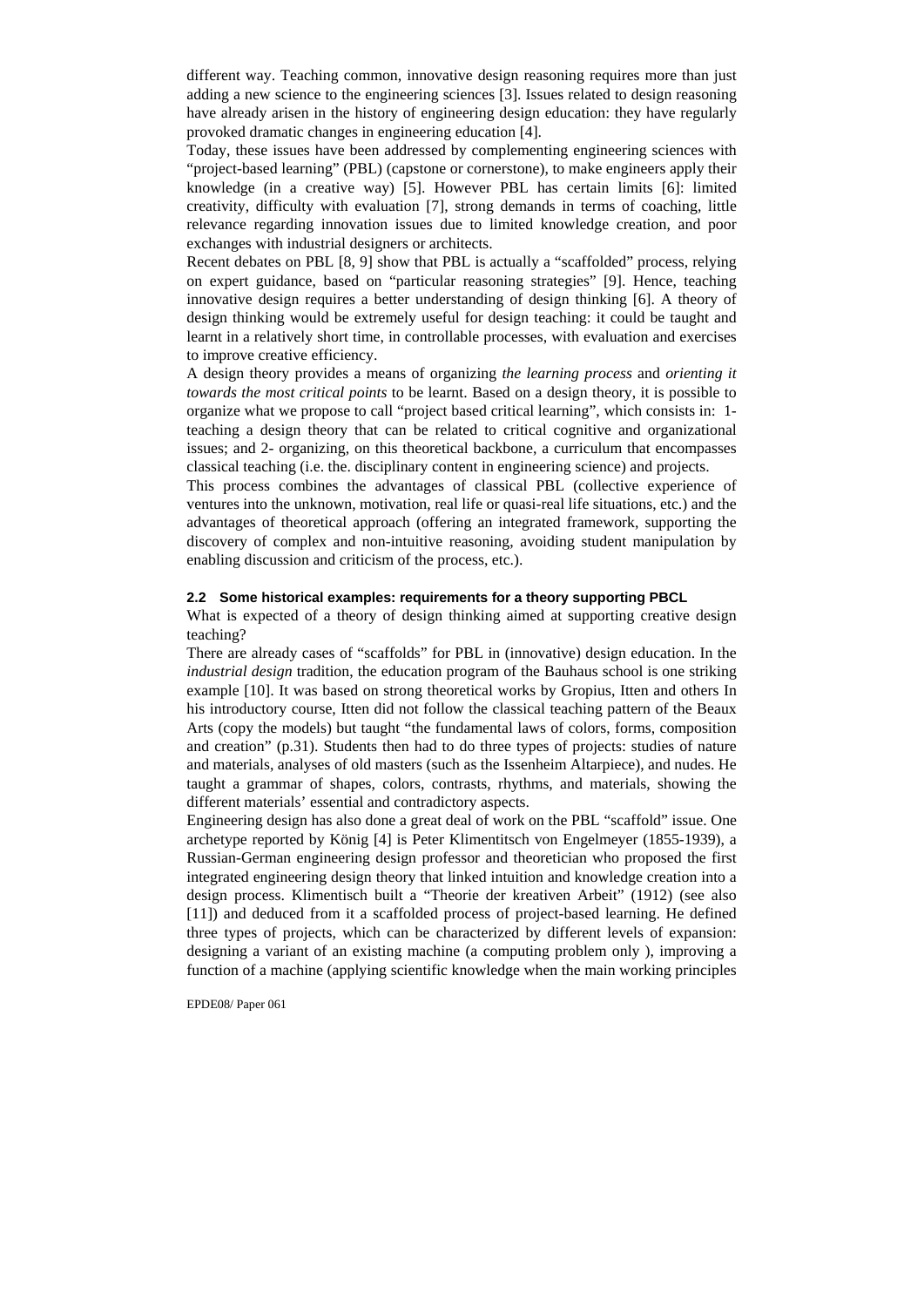are known) and new construction (an Edison-like project, requiring the investigation of new physical principles to address emerging needs).

Even if they address different types of designers, both teaching processes are structured by a type of design reasoning and they share three common principles: they insist on knowledge acquisition (grammar of shapes, study of old masters, reverse engineering, etc.); they underline the limits of existing knowledge (exercises to explore new combinations of shapes, colors and materials, projects to improve machines or even to explore new phenomena, etc.) and they train students to face unknown design situations (Bauhaus teaching program, Klimentitsch's innovative projects).

## **2.3 Project-based critical learning with C-K theory**

Bauhaus led to industrial design teaching ; Klimentitsch' method to; engineering design teaching. Pahl and Beitz [12] and the recent history of engineering teaching [3] are more recent examples of this second lineage of works. These teaching curricula have recently been confronted with the issue of teaching more creative design [13, 14] and have at the same time tended to become increasingly interrelated [15]. This requires a unifying theory of design reasoning to support effective PBCL: Dym  $\&$  al. call for a design theory mixing divergent and convergent thinking, to be able to teach divergentconvergent questioning [16, 17]. Such a theory should account for the use of existing knowledge, the acquisition and generation of new knowledge and creative reasoning on new design concepts; it should also be "unifying" (valid for engineers as well as industrial designers). They refer to C-K theory as a valuable candidate.

C-K theory [18, 19] was initially developed to support innovative design teaching. We shall now see how it meets the requirements of an innovative design theory. Defining K as the space K containing all established (true) propositions (the available knowledge), a C-K design process begins with a proposition which is undecidable in K (neither true nor false in K) about some *partially unknown* objects x. Concepts all take the form: "There *exists an object x, for which a group of properties P1, P2, Pk are true in K*". All design projects intend to transform an undecidable proposition - *their "brief"*- into a true proposition of K by adding new properties to C which come from the space of knowledge K and by producing new knowledge guided by conceptual issues. These partitions of the concepts can be either restrictive or expansive. If the partition expands the definition of an object with a new property, it is called *an expanding partition*. Conversely, if the partition relies on an existing definition of the object, it is called a restricting partition (speaking of "a house with a red roof" is a restricting partition if "houses with red roofs" are already known in K).

As in the cases of Bauhaus and Klimentitsch, C-K theory combines the classical engineering design emphasis on *knowledge* and *knowledge creation* with the creativity requirement to *venture into the unknown* (C0) and break the (right) rules to create new, *original* artefacts (expanding partitions) [20-21].

### 3 TWO CASES OF CREATIVE DESIGN WITH C-K THEORY

To illustrate the role of C-K creative design teaching, we will first study a case of PBL (without C-K scaffold), where C-K is used afterwards as an interpretative tool to underline the difficulties of creative design; in a second case we use C-K in a PBCL context to enhance the creative and innovative power of a team.

#### **3.1 Case 1: revealing the active K expansion in creative projects**

This case was conducted as a joint program of a school of Art (ENS art de Nancy), a school of engineering (ENS des mines de Nancy) and a business School (EM Nancy).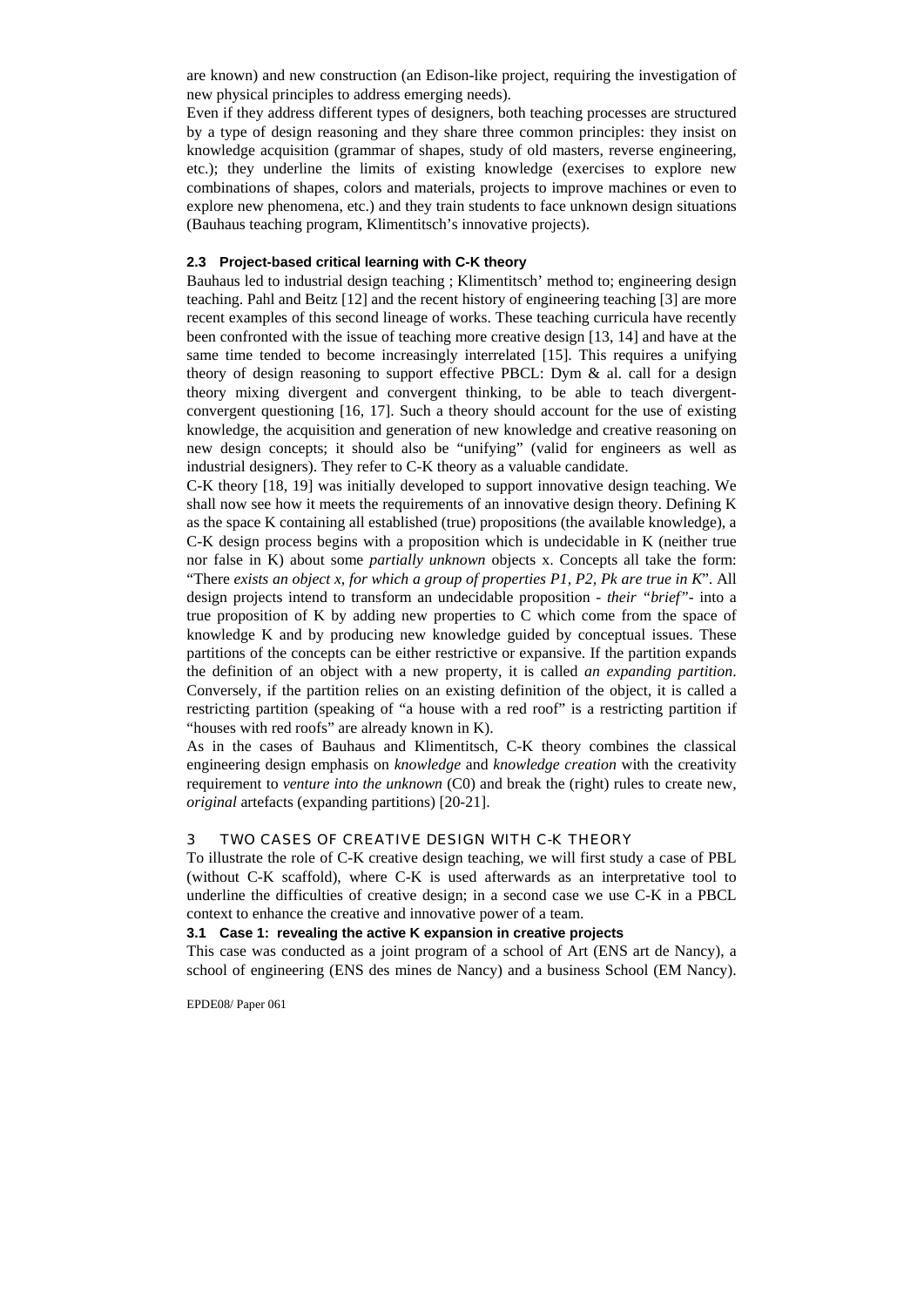During one year, groups of four to eight students from the three schools were asked to lead innovative projects of various types. To assess the educational and creative aspects of the projects, six of them were studied by an educational psychologist, Robert Plety, and a professor of engineering, Claude Crémet, using several empirical materials (video recording, etc.). C-K theory was selected by the team as a framework to assess the "creative" aspects of the students. The main findings are as follows:

- *Concept formation and expansion*: the students tended to call "concept", not the first design brief, but the "feasible project goal", derived from the brief agreed upon by the group after its initial intensive discussions. Hence, the role of space C was entirely implicit and there was no formal building of a set of concept variants with several degrees of elaboration. Nonetheless, the notion of "concept expansion" describes the students' activities very well.
- *Knowledge activation and generation*: the elaboration of the concept was obtained through intensive activation and generation of new knowledge.
- *Two distinct project phases* of co-elaboration and co-operation: the project followed a first phase of "co-elaboration", characterized by intensive discussion, knowledge expansion and the generation of the "feasible project goal". This can be interpreted as the phase of creative design. The second phase, "cooperation", corresponded to the progressive elaboration of the concept, in which the work was divided out according to the students' curricula: engineering students behaved as engineers, art students as artists and business students as managers. Thus the project came closer to a development program. It was clearly observed that it was only during the creative design phase that all the students behaved very similarly and it was difficult to see who was following which curriculum, *as if the logic of creative design were a universal logic, common to all professional traditions*.
- *Informal conceptual expansion:* this first case offers strong support for C-K theory, which proves to be a consistent, revealing theory of creative design in educational projects. However, it was also observed that "spontaneous" creative design tends to reduce, oversimplify or neglect the structuring of C. Hence we can formulate the proposition that spontaneous creative projects tend to have an *informal* conceptual expansion which may limit their power of novelty and value.

## **3.2 Case 2: designing a "smart shopping cart" with C-K theory**

 In a second case, a group of students trained in C-K theory used it to design a "smart shopping cart". The only available source of new knowledge was a free Internet access. The work was done in a very limited time of 2 hours *as a severe test* of the power of the method. This experiment was done eight times with groups of four students from engineering design, industrial design and management studies. It is important to indicate that the students were not told to be "creative" but to try to build the greatest number of expansions in both C and K. The final results were to consist in complete C-K diagrams and not simply a concept or a list of ideas. Novelty and value where assessed by comparing the variety of the students' proposals to an Ideo experiment broadcast by ABC News in 1999 using the same brief. The broadcast was unknown to the students. The following summarizes the main observations made and focuses on the contrast with case 1.

Use of the method: the case of Space C. In spite of its abstract nature, C-K theory seemed to be easily accepted by the students. However, in practice, the students always spontaneously focused on discussions in space K and failed to structure space C. The coaches had to intervene in order to refocus on a thorough structuring of Space C. When compared to case 1, it is interesting to find the same spontaneous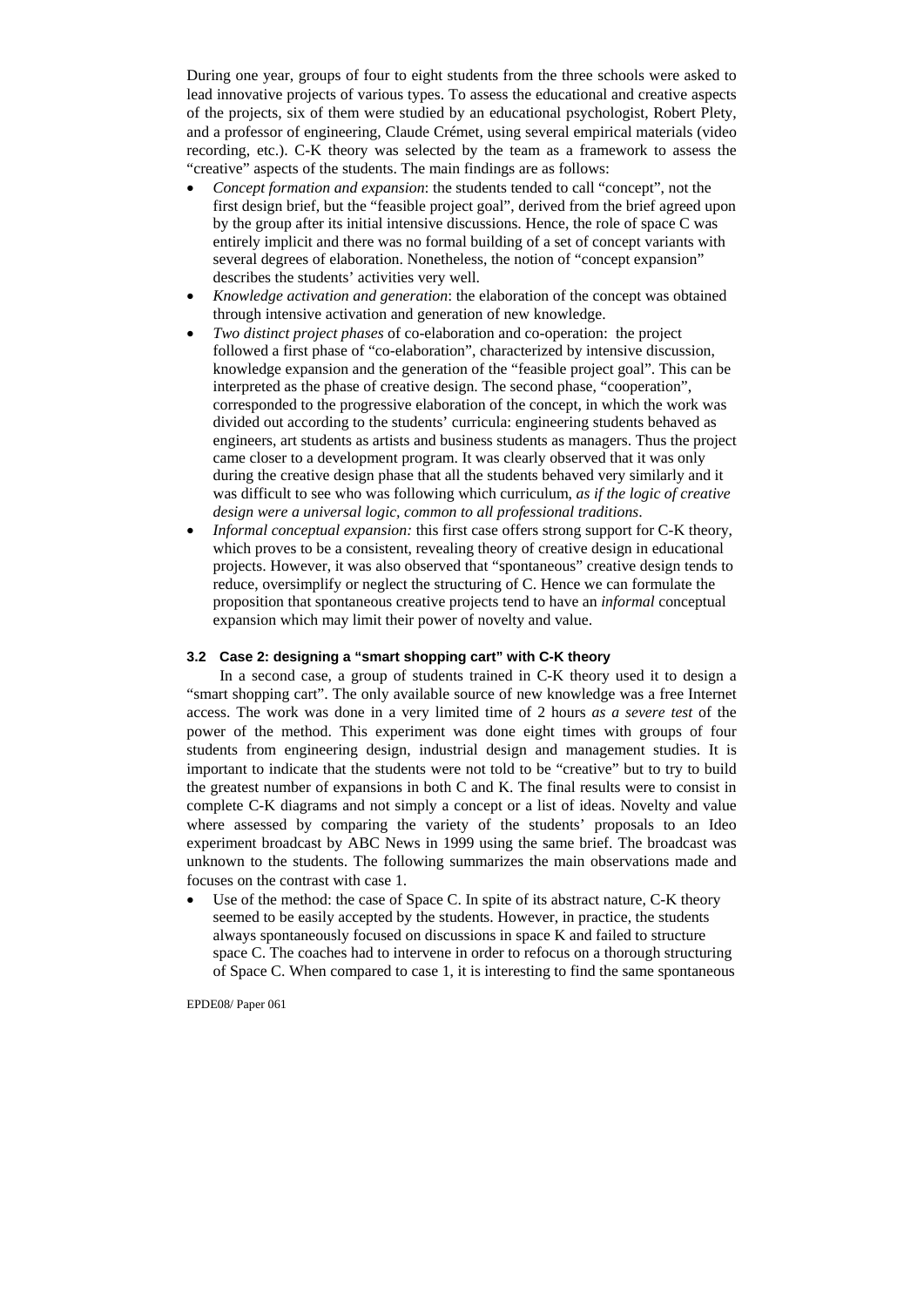behaviour which tends to neglect working directly on the conceptual alternatives which are precisely the source of expanding partitions, as if the students believed the common idea that analogy, metaphors and "good ideas" are produced by pure serendipity. Once asked to clearly model space C, the students were themselves surprised by the power of the partitions generated by the simple interplay of the mechanisms.

- Broader exploration in C: the mandatory use of the dual expansion process systematically generated a wide range of novel and surprising ideas in which the notion of the "cart" was greatly enlarged and finally questioned in some cases, far more than in Ideo's standard creativity process. To mention two examples:
- Example 1- The concept of a "smart shopping cart" was repeatedly expanded by adding a new display device to the cart for offering services such as information, navigation, help or advertisements. However, existing knowledge on the tough conditions suffered by carts (outdoor storage, multiple shocks, loads, etc.) tended to increase the cost of the display and threatened the concept. The idea was usually either simplified or abandoned. This is an effect of poor development in C: the display was immediately considered as an attribute of the cart, which was considered to have a set definition in K. Asked to use C-K completely, the student had to model all that they knew about "displays" in K; this revealed the obvious fact that most shoppers already have a display device in their pockets (cell phones,PDAs, etv.). Displays then appeared as an attribute of the users (expanding partition) not of the carts. Consequently, it was logical to partition the "smart shopping cart with a display" concept into two new concepts in C: the display belongs to the users or to the cart. Evaluating the former concept, almost all the issues about the display disappeared and a new class of interfaces emerged between the user and the supermarket.
- Example 2. Redesigning the supermarket. When students were asked to take into account that shopping on the internet needs a "virtual shopping cart" they began to build a new variety of combinations and hybrids in C, between the Internet shopping process (the shopper chooses at home and purchases are delivered at home) and traditional physical supermarket shopping (the shopper chooses in the supermarket and brings purchases home). In these combinations, expanding partitions systematically appeared, offering different, new identities for supermarkets, like reinventing the showroom with a cart reduced to an intelligent recording device (the shopper chooses in the shop but the purchases are delivered). In this way, structuring C could lead from a smart shopping cart in a classic supermarket to smart supermarkets with appropriate shopping carts!
- C-K as a systematic method for innovative design: Finally, case 2 strongly supports the idea that the creative process which aims at novelty and value corresponds to a systematic type of reasoning which is correctly captured by C-K theory. Training the students in this type of reasoning helps avoid any special reference to strange creative processes that produce ideas that come from nowhere, without any clear process. Moreover, students are often sceptical about the level of novelty they can attain on their own or through a "creative effort" on their part. Once they have been convinced by the power of C-K theory, they usually feel much more at ease when they have to face an innovative project.

#### 4 CONCLUSION

This paper showed that creative design teaching would benefit from a PBCL method, that such a method could be supported by a theory of design thinking and that C-K